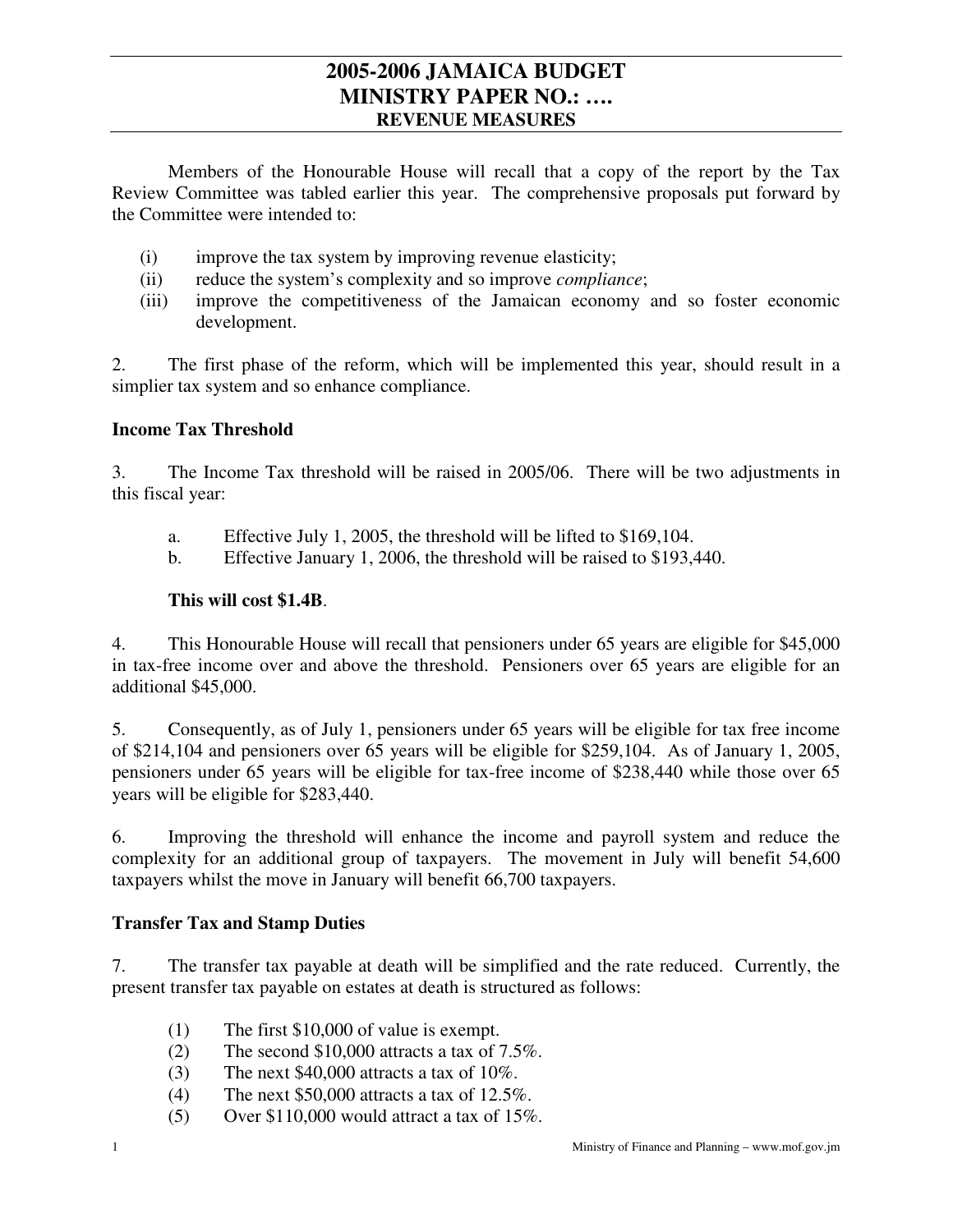## **2005-2006 JAMAICA BUDGET MINISTRY PAPER NO.: …. REVENUE MEASURES**

The rates will be simplified as follows:

| (i)  | The first \$100,000 value of the estate | $\overline{\phantom{a}}$ | no tax  |
|------|-----------------------------------------|--------------------------|---------|
| (ii) | Balance over \$100,000                  | $\overline{\phantom{0}}$ | $7.5\%$ |

8. This modification to the transfer tax payable is likely to result in settlement of estates which had hitherto remained unsettled due to the complexity of the tax and the high tax rates.

#### **It is estimated that this will result in additional revenue of \$300M.**

#### **The effective date for the implementation of this measure is June 1, 2005.**

#### **Property Tax**

9. The property tax was last adjusted three years ago when property values were set in bands with associated caps and the tax rate applied. The system will be simplified by:

- (i) the removal of the bands and caps.
- (ii) the introduction of a threshold of \$300,000.
- (iii) a flat rate of \$600 will be paid on values up to this threshold.
- (iv) a rate of 0.5% on the amount in excess of \$300,000.

10. Currently, property tax has a compliance rate of 40%. This simplification is expected to lead to increased compliance. These taxes will accrue to the Parochial Revenue Fund and is therefore not included in the revenue flowing to the Consolidated Fund.

#### **This is expected to yield an incremental amount of \$280M to the parochial revenue fund**.

#### **The effective date for implementation is April 1, 2005.**

#### **General Consumption Tax**

- 11. The following will be implemented:
	- 1. Increase the standard GCT rate to 16.5%. This would result in an incremental yield of **\$5.364B**.
	- 2. Transfer zero-rated items to exempt, with the exception of exports, diplomats, international agencies and government. This would result in an increase of **\$3.6B.**
	- 3. Maintain the 20% GCT rate on telephone services.
	- 5. The GCT on building materials will be brought up to the standard rate of 16.5%. This would yield an additional amount of **\$384M** in revenue.
	- 6. Increase the GCT threshold to \$1M turnover per annum.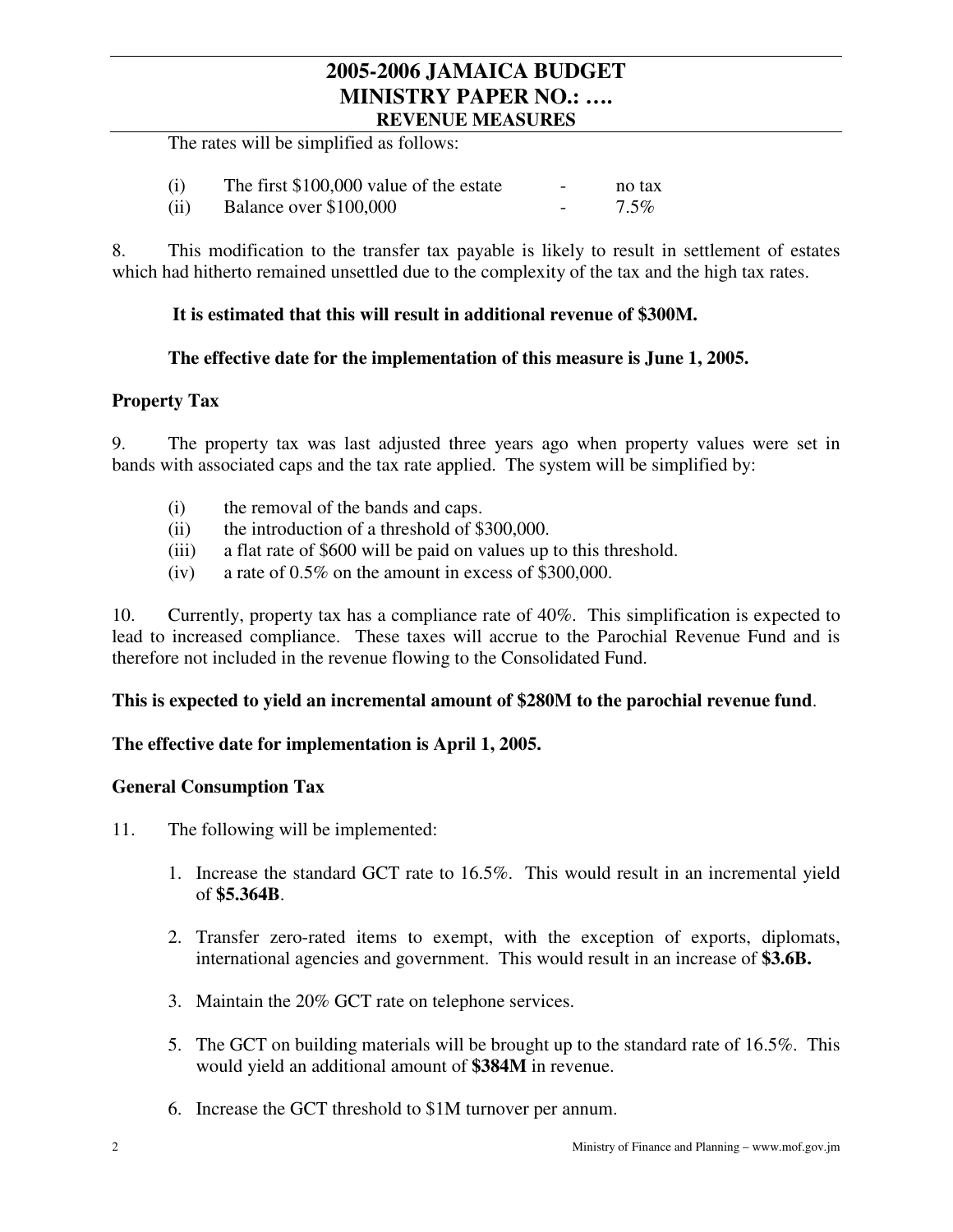## **2005-2006 BUDGET MINISTRY PAPER NO.: …. REVENUE MEASURES**

#### 12. **Increasing the threshold from a turnover of \$300,000 to \$1M per annum would benefit approximately 6,900 taxpayers at a cost of \$20M**.

#### **The effective date for implementation of this measure is May 1, 2005.**

#### **Taxation on Tourism Sector**

- 13. The regime set out below will be implemented for the Tourism Sector:
	- 1. GCT rate for the sector be increased to 50% of the standard rate, i.e. 8.25% and remove the formula from Regulation 12. By so doing, if the GCT rate is increased automatically the tourism rate is also increased.
	- 2. The applicable GCT rate be included in the First Schedule of the Act.
	- 3. Commissions will be capped at 15% of gross income.
	- 4. With respect to the gratuity, this will also be capped at 5% of gross income.
	- 5. Deduction for ground transportation will be abolished.
	- 6. The Special alcoholic beverages credit (SABC) will be abolished, given the new regime instituted this year for Wines, Spirits to the hotel sector.

#### **This is expected to yield \$607M.**

#### **The implementation date is May 1, 2005.**

#### **Gross Profit Tax for the Gaming Industry**

14. The existing tax structure in the gaming industry will be replaced by a Gross Profit Tax. The Gross Profits Tax is a tax on net sales which is the gross sales minus the payout to punters on all gaming activities.

15. The Gross Profit Tax rates which will replace the existing rates are as follows:

| <b>Sector</b>                         | <b>GPT</b> Rate         |
|---------------------------------------|-------------------------|
| <b>Racing Promotion</b>               | $5\%$                   |
| <b>Bookmakers</b>                     | 20%                     |
| Lotteries                             | 29%                     |
| Gaming machines $-$ Up to 20 machines | \$10,000 each per annum |
| $20 - 150$ machines                   | 15%                     |
| Racinos                               | 8%                      |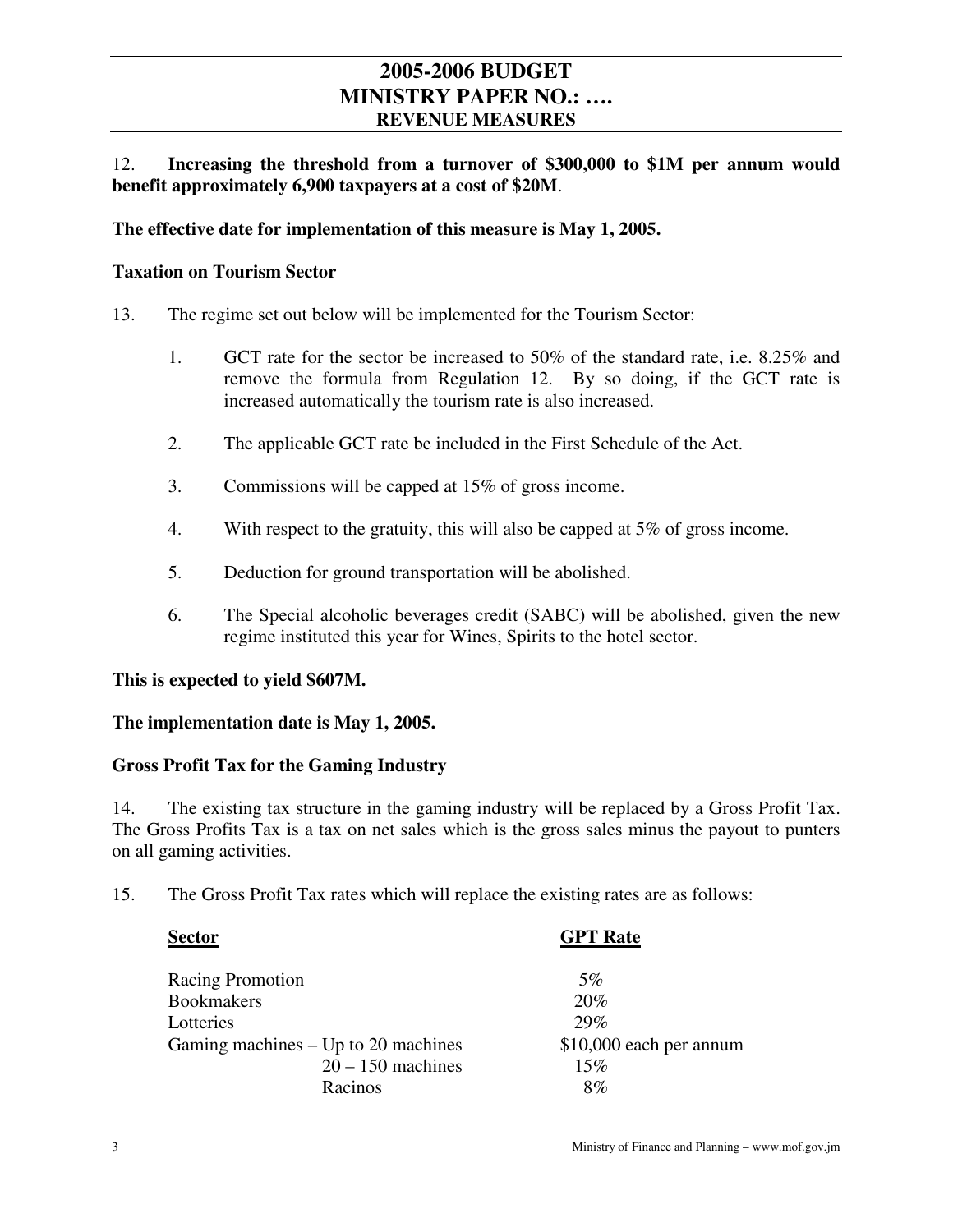## **2005-2006 BUDGET MINISTRY PAPER NO.: …. REVENUE MEASURES**

#### **It is expected that the revised tax structure will result in a revenue gain of \$300M.**

#### **The effective date for the implementation of this measure is June 1, 2005. Special Consumption Tax on Cigarettes**

16. The imposition of an excise duty of 23% was imposed in 2003 but the specific special consumption tax rate remained unchanged. The Special Consumption Tax rate will be increased by 49.3% and the current structure of the tax retained. The specific tax is to be increased to **\$1,920** per thousand cigarettes and the ad valorem rate of 39.9% will be applied to the excess over the floor price of **\$4,338.13**.

#### **The measure is estimated to yield \$320M.**

#### **The effective date for implementation of this measure is April 15, 2005**

#### **Corporate Income Tax**

- 17. The Corporate Income Tax structure will be rationalized through the following measures:
	- (i) Simplify the capital allowance by reducing the number of asset types to approximately 5 and eliminate the special treatment for Basic industries etc.
	- (ii) Reduce the number of years losses that can be carried forward from perpetuity to 5 years.
	- (iii) Allow for the LIFO method of inventory valuation.
	- (iv) Expand the definition of intellectual property for depreciation purpose.

#### **The effective date for implementation of this measure is January 1, 2006.**

Omar Davies, MP Minister of Finance and Planning April 13, 2005